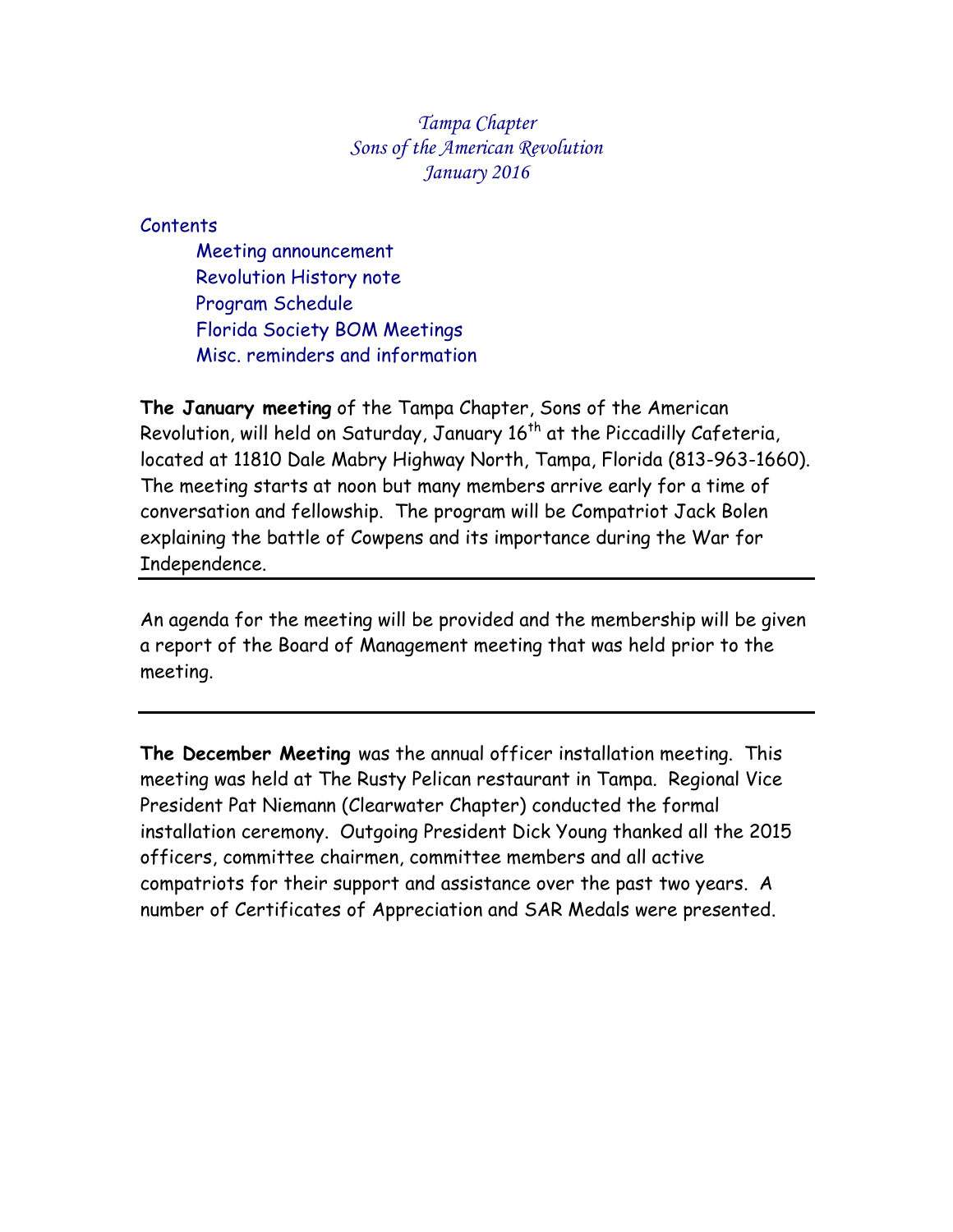

### **Wreaths Across America**

The Tampa Chapter, for the third year, sponsored the Wreaths Across American ceremony at American Legion Post #5 Veterans Cemetery in Tampa. The Hillsborough River Camp (Tampa chapter) color guard presented the colors at this small but impressive ceremony.



After the WAA Ceremony the Tampa Chapter also laid a wreath on the gravesite of a Vietnam War veteran buried in the public part of the cemetery next to the American Legion Veterans Cemetery. This is part of the Chapter's participation as a Commemorative Partner in the 50th Anniversary Commemoration of the Vietnam War.

# **American Revolution Notes**:

George Rogers Clark captures the "Old Northwest". Part I

An often overlooked part of the War for independence (and indeed, this space has neglected it the last few years) is the fighting west of the Appalachians in Kentucky and north of the Ohio River in what is now known as the Old Northwest (Ohio, Indiana, Illinois, and Michigan).

Throughout the 1760's and early 1770's, in defiance of the British Proclamation of 1763, Americans had moved over the Appalachians into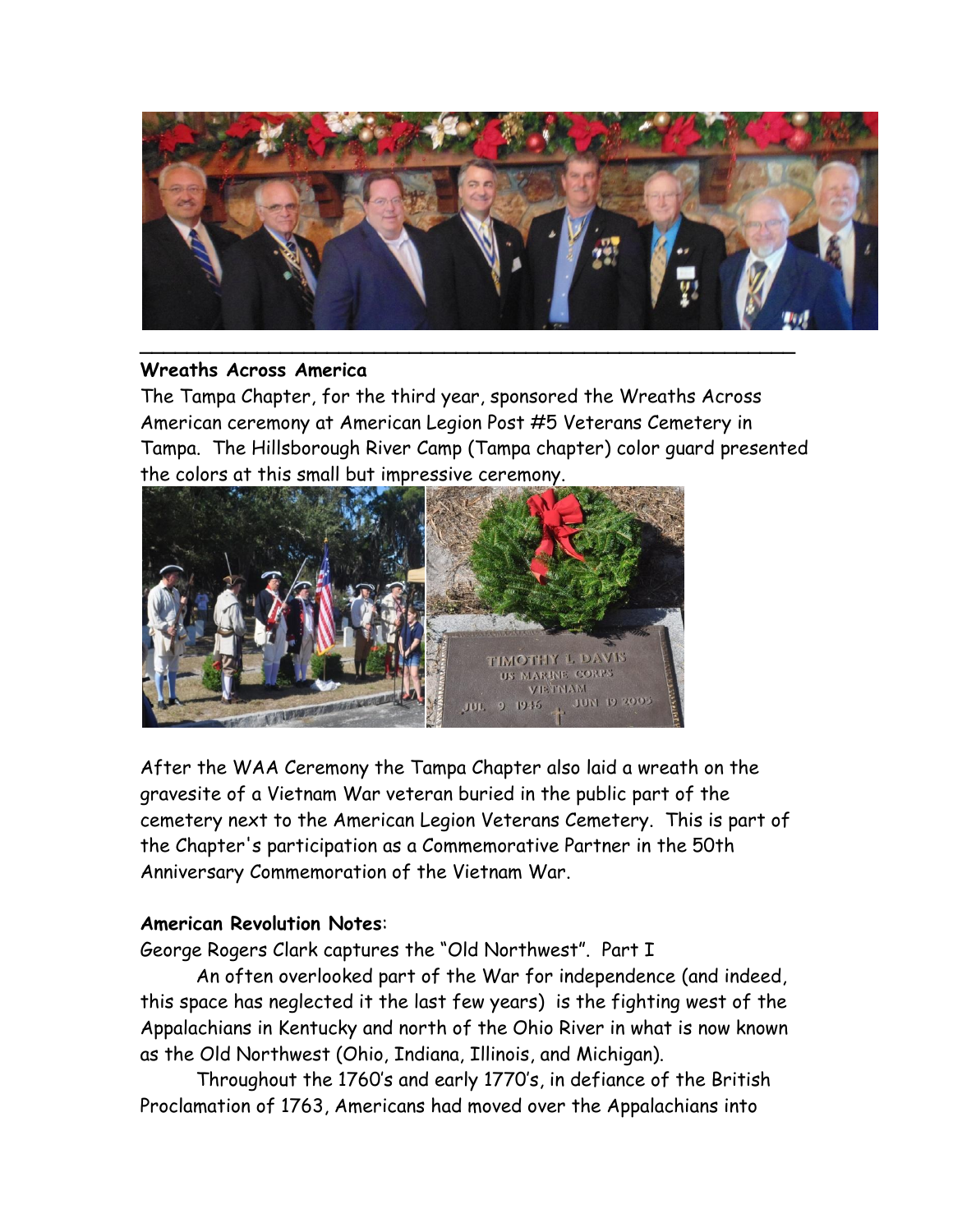Kentucky. Relations between the settlers and the Native Americans fluctuated between periods of raiding and periods of relative peace. However, once the War for Independence broke out, the fighting became more intense. The British Lt. Gov. of Canada, Henry Hamilton, who headquartered himself in Ft. Detroit, began to more actively arm and encourage the Native Americans to drive the American interlopers off their land and back across the Appalachians.

As the fighting intensified in 1777, George Rogers Clark, who had achieved some renown for his leadership and fighting against the natives, asked the Governor of Virginia, Patrick Henry, for permission to mount a raid north of the Ohio River with the goal capturing British outposts and thereby diminishing the influence of the British over the natives. Gov. Henry promoted Clark to Lt. Col. of the militia and authorized the expedition.

In May, 1778, Clark led his men (approximately 175) across the Ohio River and quickly captured the British outposts at Kaskaskia. Chahokia and Vincennes fell in short order. A major reason for the quick success was that most of the inhabitants of the area were French settlers dating back to before the French and Indian War when the area was under French control. These French inhabitants had no desire to fight for the British and wanted to minimize anything that disrupted their lucrative fur trade with the natives.

With winter coming on, Clark released most of his men and settled in for the winter. Meanwhile, Hamilton in Detroit sent a force to reoccupy Vincennes, which they did. Clark realized his task was not done and began making plans for a winter campaign to retake Vincennes.

Clark's dramatic winter campaign will be the topic for Part II in the February newsletter.

--------------------------------------------------------------------------------------

#### **Program Schedule**

Jan—Cowpens—Compatriot Jack Bolen Feb— Rand Sholet on Alexander Hamilton March— TBA April—ROTC Recognition May—Tampa Bay History Center Sept—TBA Oct— Law Enforcement/Fire Fighter Commendations